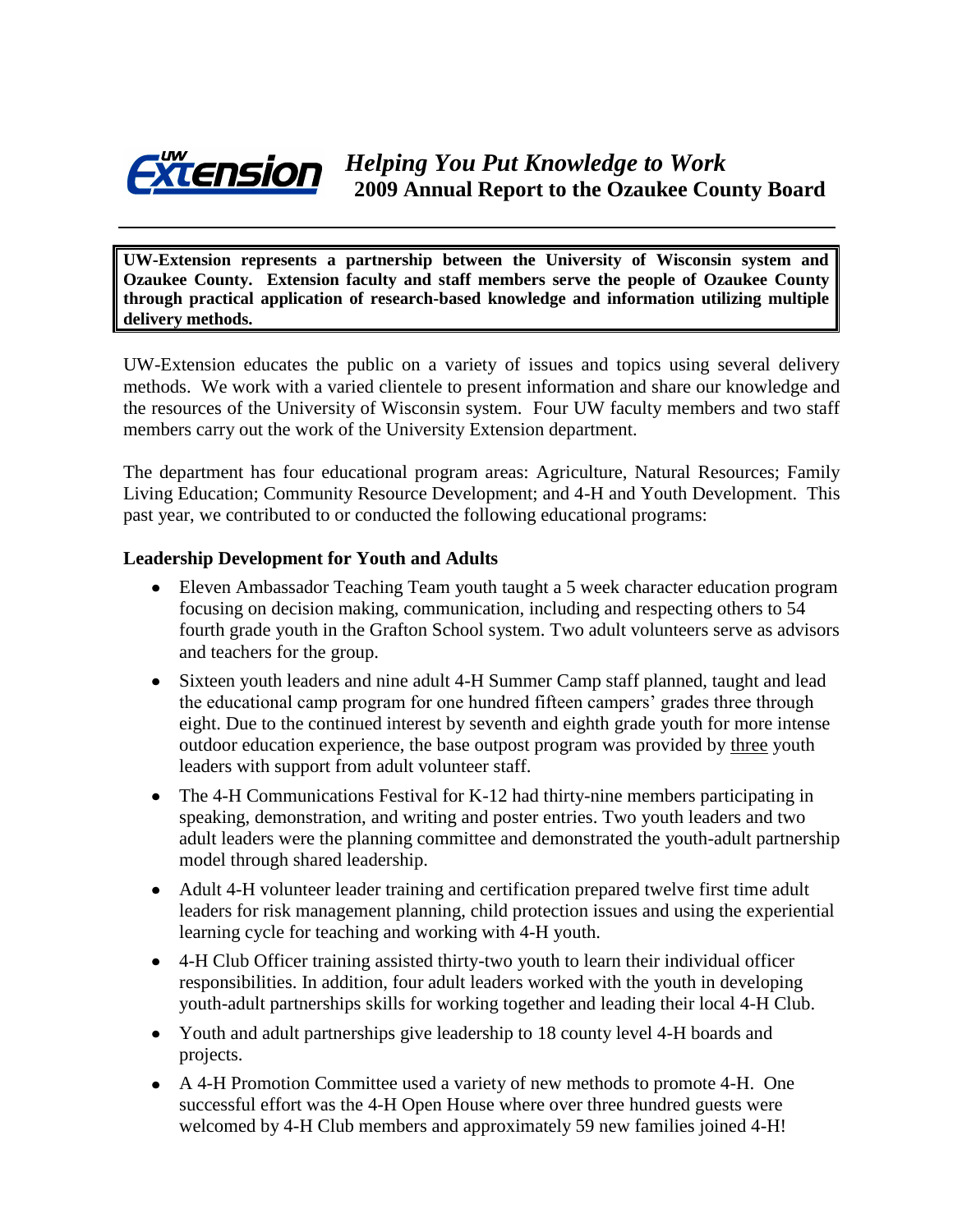#### **4-H Clubs and Volunteerism**

- Twelve 4-H clubs had approximately five hundred and seventy six enrolled 4-H youth members.
- Two hundred twenty seven adults and one hundred and eleven youth members serve in  $\bullet$ volunteer leadership roles teaching 4-H members, organizing clubs and projects, promoting the benefits of 4-H participation to families. In addition community resource people serve on the 4-H Foundation Board, teach at leadership and project workshops, and present educational programs at local 4-H Club meetings.
- Thousands of community service hours are contributed each year by 4-H youth, adult leaders and families helping people in need, organizing collections, cleaning up the environment and completing needed projects throughout Ozaukee County.

# **Parenting Education and Child Care Professional Education**

- *Parenting the First Year* educational newsletters mailed monthly with more than 49 families requesting the information, and *Parenting the Second and Third Years* newsletters sent bimonthly to more than 230 families. *Parenting Future Readers* insert is included bimonthly with the newsletters.
- *Child Care Professionals*-Taught or facilitated 9 educational programs, Helping to Raise a Thinking Child, I Can Problem Solve, What Does Time Mean to Children, Building Good Consumers, Small Steps to Health and Wealth, Math for Every Age, Literacy and Reading, Science for Young Children and Improving Transitions for required continuing education training credits attended by more than 40 family and center based childcare professional and early childhood teachers who care for over 1000 children. End of session evaluations indicated knowledge gained and plans to use the information in their work with children. Several providers received extra training credits for implementing ideas learned through the programs.
- *Ozaukee County Home and Community Education Association* (HCE) volunteers read to 25 children at two Port Washington and Saukville child care centers, and gifted eight different books to the children. Center directors expressed appreciation for the program and how much the children enjoy the ladies who do the reading. The Ozaukee County HCE program is part of the Wisconsin Book Worms program which has provided over 450,000 books since 1999. The Ozaukee County HCE organization presented two \$700 scholarships in 2008 with funds from the annual cream puff sales at county fair. More than 50 different volunteers were involved in the fundraiser.

## **Strengthening Families, Individuals and Communities**

Assets Building in Youth-increasing the positive experiences that youth need to become responsible, caring and successful adults. The *Port Washington-Saukville United for Youth* group coordinated the 9th annual Teen/Law Enforcement Forum at the High School, and students volunteered in many community activities including fundraising over \$200 which was donated to the Veteran's Flight to view the WWII memorial. Contacted several businesses to get commitments for the Academic Excellence Card at the High School.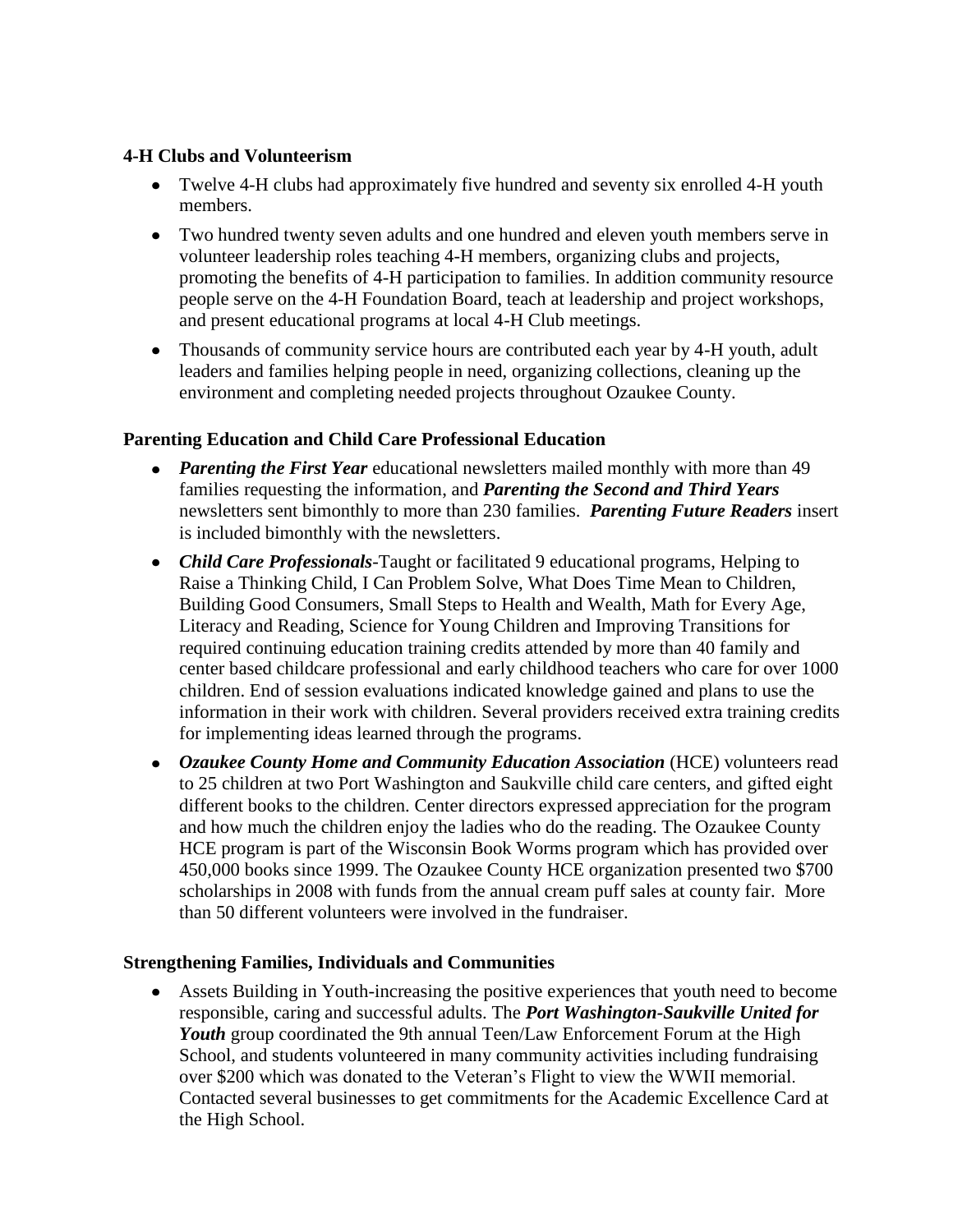- **"***Powerful Tools for Caregiving Taking Care of You"-* This seven week educational series, co-facilitated with ARDC and offered three times in 2008, reached 32 caregivers who increased confidence as providers, reduced their stress levels, implemented various action plans, learned about useful resources and that they are not alone in their care giving roles. The annual Reunion picnic brought together 26 providers to review tools learned in the series and network with other caregivers.
- *Who Gets Grandma's Yellow Pie Plate?* Presentation to eight who learned about decision making for distribution of non-titled property and impact of family communication on inheritance issues. All participants indicated they are better prepared to deal with transfer of non-titled property.

#### **Local Government**

- Conducted a survey of former LOGIN members to gauge the level of interest in reviving LOGIN and holding meetings in the future. Currently in the early stages of planning for possible LOGIN meetings in 2009.
- Worked with the Strategic Planning Committee to provide updated demographic information about Ozaukee County for the Ozaukee County Strategic Plan.

## **Land Use**

- Created a Public Outreach Committee (POC) with the purpose of developing strategies for publicizing the Ozaukee County Multi-Jurisdictional Comprehensive Plan: 2035 to residents of the County. Facilitated two meetings of the POC and developed public outreach materials based on ideas developed by POC members.
- Developed a series of Fact Sheets for local governments covering topics from their local comprehensive plans. These topics included: Agricultural, Natural, and Cultural Resources; Land Use and Transportation; Environmental Corridors; and Housing. These worksheets were used as part of the local government Public Information Meetings held prior to adoption of the local comprehensive plans.
- Presented information about the Implementation Element of the comprehensive plan to seven local governments and provided assistance to local governments in creating the Implementation Element of their plans.

## **Community & Economic Development**

- Worked with the Saukville Chamber of Commerce to develop a Chamber member survey to determine the needs of Chamber membership. Provided information about economic development opportunities to the Chamber.
- Created a sub-committee of the Interurban Trail Advisory Council, including local Chamber directors, parks and recreation staff, and citizens, to support an economic impact analysis of the Trail. Began creating the survey and setting up a framework for holding focus groups with local businesses to determine the impacts of Trail users on their businesses.

## **Natural Resources and the Environment**

• Conducted a countywide used tire collection- over 700 tires were collected.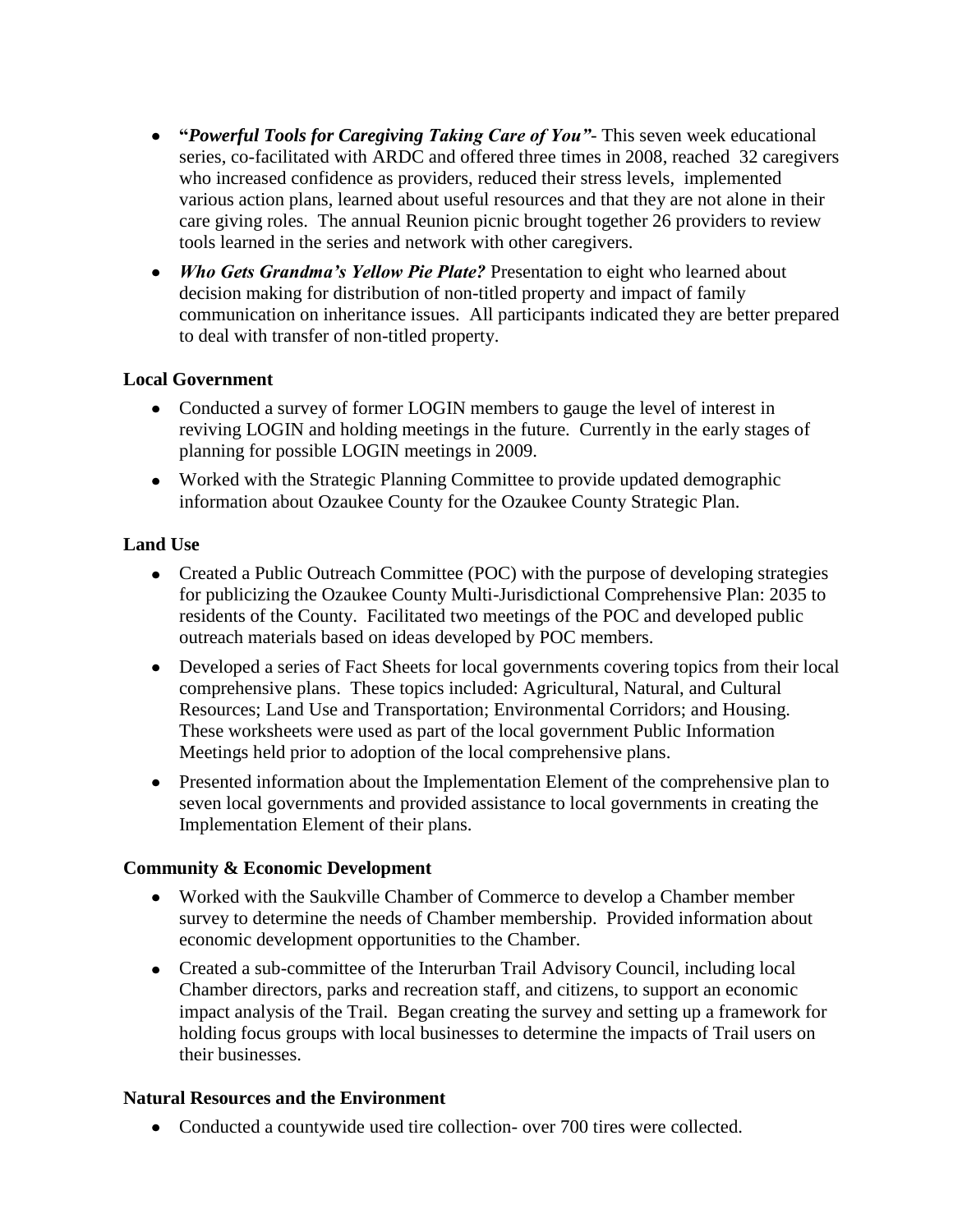- Collaborated with the WDNR and UW Extension Basin Educator to provide guidance and assistance to local governments developing Information and Education Plans to satisfy WDNR Storm Water Management Permit requirements.
- Conducted a survey of environmental organizations in the Ozaukee County area to determine what, if any, types of storm water management education they were doing and used the information to assist local governments in filling in gaps in storm water education.
- Worked with the Planning, Resources, and Land Management Department to provide educational materials for the "Water is Life" display at the Ozaukee County Fair.

## **Family Economic Security**

- *Volunteer Financial Coaching Program*-Nineteen volunteers and the Family Living Educator worked with more than 50 couples/individuals who requested help and were referred by financial institutions, attorneys, Ozaukee Family Services, ADRC, Counseling Center, Probation and Parole and past participants. Volunteers attended three training sessions on Collection Practices led by an attorney, financial literacy issues and bankruptcy issues.
- Get Checking-Continued to promote this "second chance" educational program with the financial partners Allco Credit Union, Grafton State Bank, Ozaukee Bank and Port Washington State Bank. Taught the 4 hour program to four people who received certificates to open deposit accounts at participating financial institutions.
- *Bankruptcy Credit Counseling and Financial Education*-Provided the mandatory credit counseling to 23 individuals and the financial education before discharge to 35 bankruptcy filers. All evaluations were positive on satisfaction related to the information shared. One woman who went through the sessions referred her married daughter and husband to me for financial education.
- *Financial Education programs*-Taught *Small Steps to Health and Wealth* to 13, *Funding College* to 15 parents, *Being a Proactive Consumer* to 30 senior citizens, *Money Smart* to 22, *Credit vs. Debit* to 9 youth at the Money Smart Youth College.

## **Farm Profitability**

- Tri-county educational programs, offered on a wide range of topics. The summary of these is provided to area producers in an annual winter program booklet.
- Pork quality assurance training continued, with a new training program for sheep producers offered since April of 2007, and the beef quality assurance program to begin in 2009.
- Dairy Facility Design and Improvement program continues for 2008. More than 40 dairy farms have completed modernization programs since 2005. A study of the practices and the economic impact of these changes has been completed, including several local dairy farms.
- Commercial Horticulture
- Development of the Master Gardener Program to provide horticultural information to Ozaukee County homeowners, over 130 members were involved during 2008. 35 new